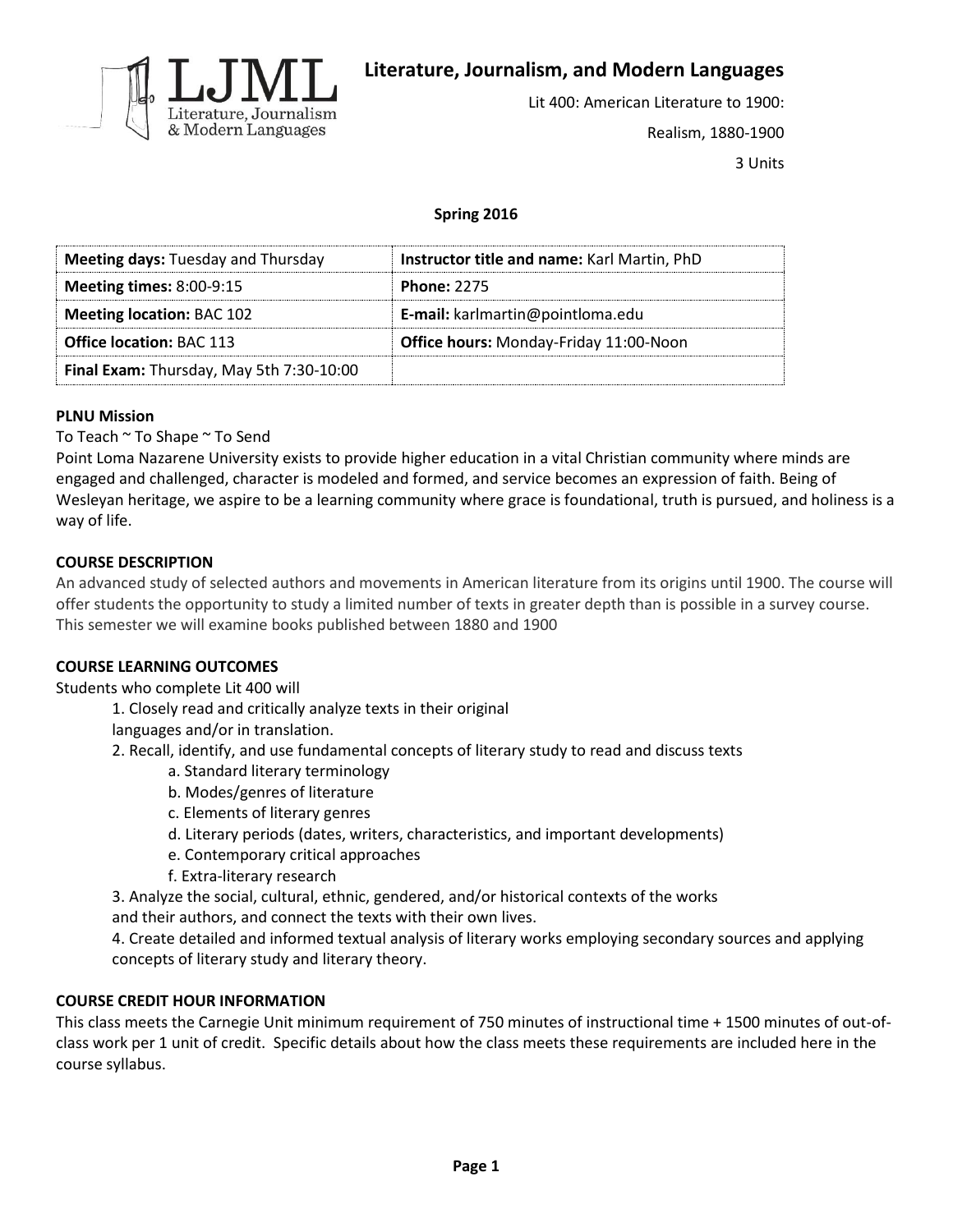### **REQUIRED TEXTS**

Edward Bellamy, *Looking Backward* Stephen Crane, *Short Stories* Theodore Dreiser, *Sister Carrie* Hamlin Garland, *Main-Travelled Roads* William Dean Howells, *A Hazard of New Fortunes* Helen Hunt Jackson, *Ramona* Henry James, *Washington Square* Sarah Orne Jewett, *The Country of the Pointed Firs* Mark Twain, *A Connecticut Yankee at King Arthur's Court*

## **COURSE REQUIREMENTS**

*Reading:* Dates for the readings are clearly indicated on the schedule. Read daily if possible and complete all reading on time.

*Discussion:* The success of the course will be directly related to the quality of our daily discussions. Each of you must feel comfortable contributing to discussions. And each of you should bring any questions you have about the reading to our attention during the course of our discussions.

*Writing*: Each student will complete a mid-term exam, a final exam, and a 10-12 page essay concerning the critical reception of one of the works or some aspect of American life in the late nineteenth century. Students cannot pass the course without completing all three of these major assignments. Late work will receive a ten percent deduction daily and will not be accepted when the value would be zero or below.

*Seminar Presentations:* You will also be called upon to do an oral presentation on the research related to your research paper.

# **ATTENDANCE AND PARTICIPATION**

Regular and punctual attendance at all classes is considered essential to optimum academic achievement. If the student is absent from more than 10 percent of class meetings, the faculty member has the option of filing a written report which may result in de-enrollment. If the absences exceed 20 percent, the student may be de-enrolled without notice. If the date of de-enrollment is past the last date to withdraw from a class, the student will be assigned a grade of W or WF consistent with university policy in the grading section of the catalog. See Academic Policies in the undergrad student catalog.

#### **FINAL EXAMINATION POLICY**

Successful completion of this class requires taking the final examination **on its scheduled day**. The final examination schedule is posted on the Class Schedules site. No requests for early examinations or alternative days will be approved.

In the rare case that a student is scheduled for more than three (3) final examinations on the same day, the student is authorized to contact each professor in order to work out an alternate time for one of those examinations. Department chairs/school deans and college deans need not be involved in the process of making this accommodation.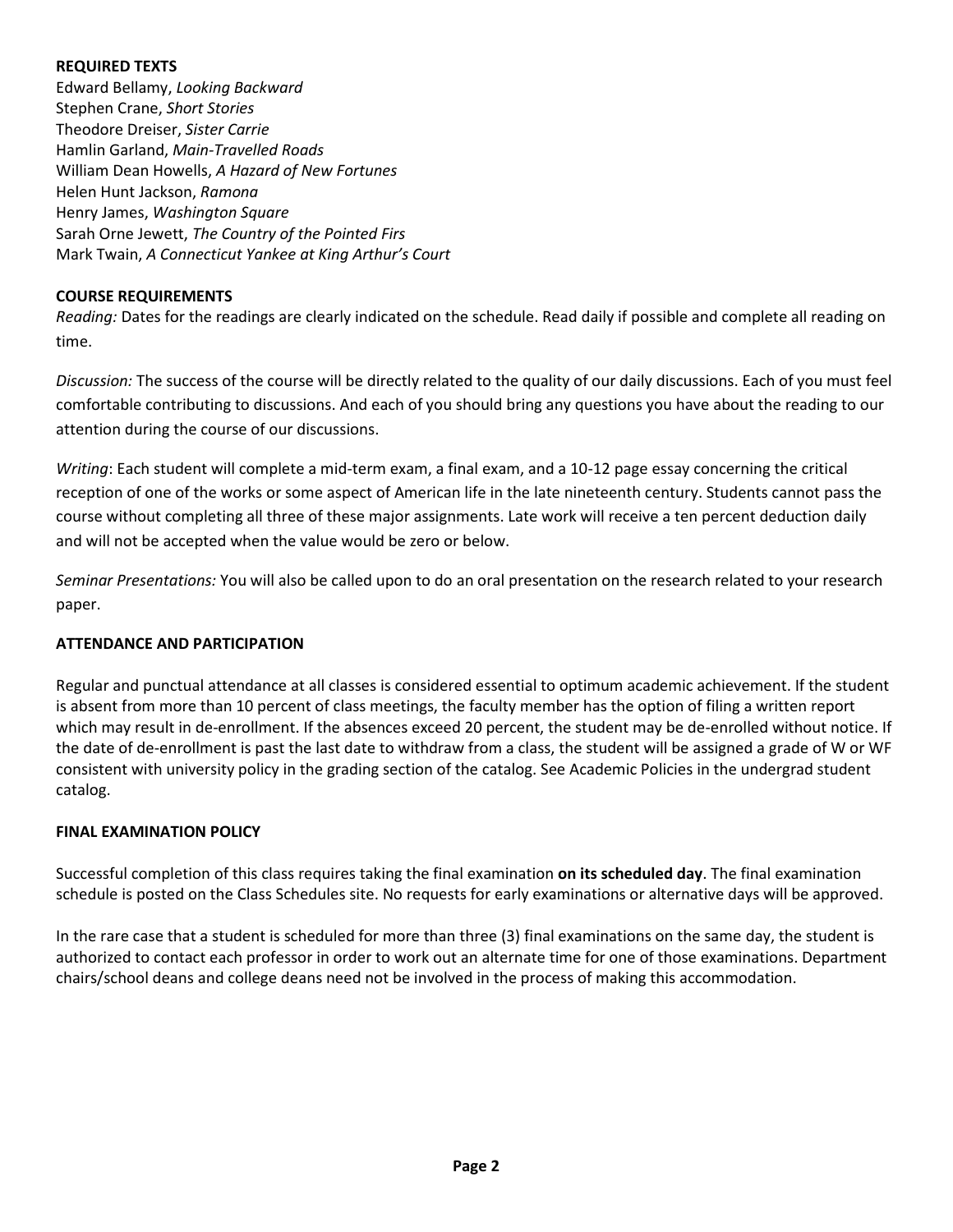## **ASSESSMENT AND GRADING**

| Sample assignment distribution by percentage:                                                                                                                                                                                                                                                                                                                                                                                                                                        |     |
|--------------------------------------------------------------------------------------------------------------------------------------------------------------------------------------------------------------------------------------------------------------------------------------------------------------------------------------------------------------------------------------------------------------------------------------------------------------------------------------|-----|
| Your final grade will be determined as follows:                                                                                                                                                                                                                                                                                                                                                                                                                                      |     |
| Mid-Term Exam                                                                                                                                                                                                                                                                                                                                                                                                                                                                        | 20% |
| Seminar Presentation                                                                                                                                                                                                                                                                                                                                                                                                                                                                 | 10% |
| <b>Critical Paper</b>                                                                                                                                                                                                                                                                                                                                                                                                                                                                | 30% |
| <b>Final Exam</b>                                                                                                                                                                                                                                                                                                                                                                                                                                                                    | 30% |
| Participation                                                                                                                                                                                                                                                                                                                                                                                                                                                                        | 10% |
| Your work will not be graded on a curve. A traditional scale will be used. Those who earn<br>more than 90% of the possible points earn an A, those who earn between 80-89% of the<br>points earn a B, and so on.<br>A indicates exceptional work (roughly 20% of students normally achieve this level)<br>B indicates superior work (roughly 30% of students normally achieve this level)<br>C indicates average work<br>D indicates passing work<br>F indicates unsatisfactory work |     |